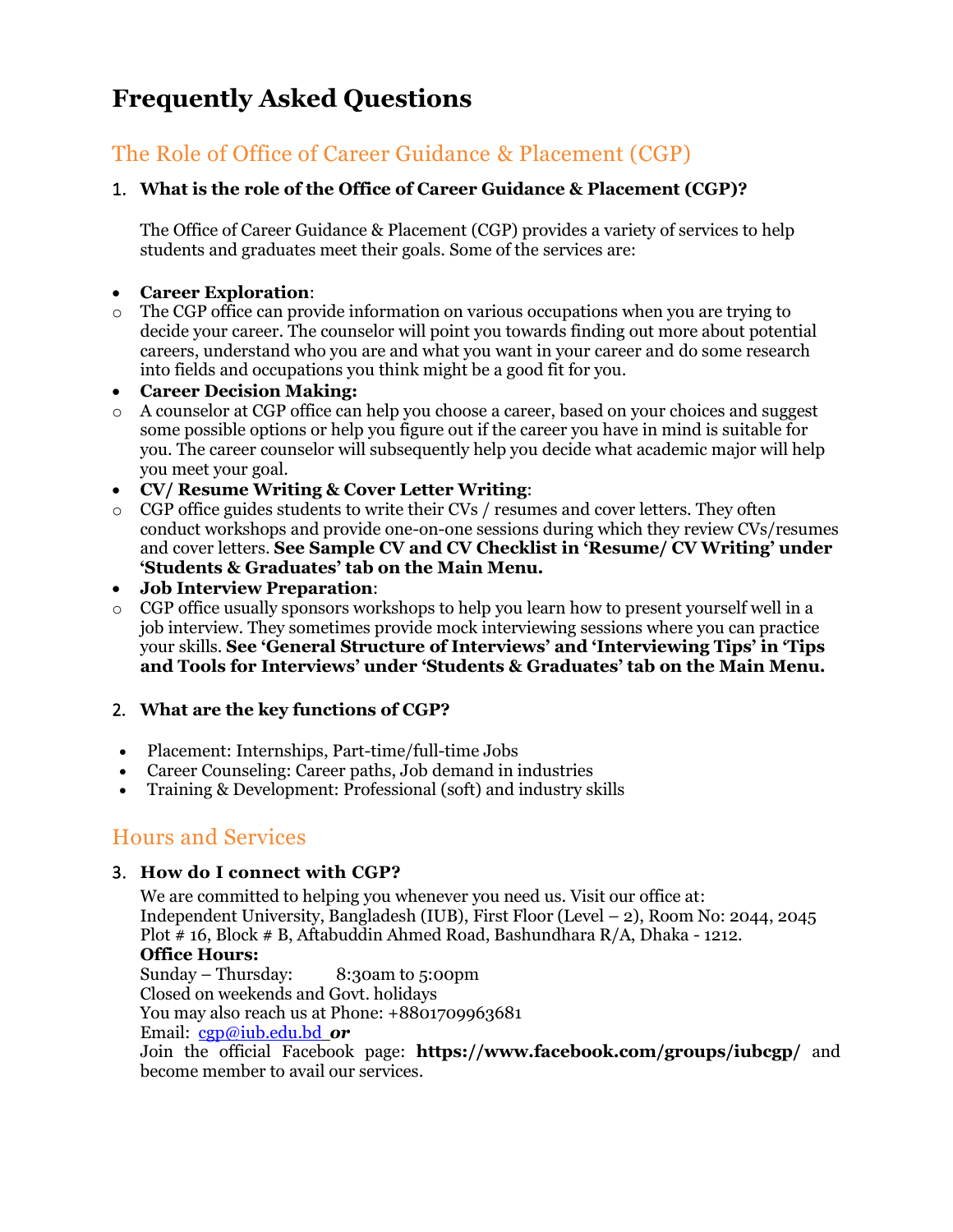## Internship and Job Opportunities

#### **For Internships:**

Get updated news of internship opportunities through FB page and notice boards, email your recent CV at [cgp@iub..edu.bd](mailto:cgp@iub..edu.bd) for internship placement.

#### **4. What is the procedure if I want to apply for an Internship?**

The general procedure to apply for Internship:

#### **Internship Procedure for Business School Students**

- ✓ Contact the **BBA Program Office** for the **Internship Form** and other details.
- ✓ The BBA Program Office will send the **Eligibility List of students to the CGP Office.**
- ✓ After publication of the **Eligibility List,** the students will come to the **CGP office** and
- $\checkmark$  **Highlight their name in the Eligibility List** (If your name is not on the list, please contact BBA program office)
- $\checkmark$  Write your **name, ID, and desired company names** (max 4) in the CGP log book.
- ✓ Get the **delivery date and time** from CGP Officer/SOD.
- $\checkmark$  **Collect the forwarding letter** to be submitted to the companies and sign the log book.

#### **Internship Procedure for SECS/ SLASS/ SLS/ SESM students**

- ✓ Collect the **Internship Form** from **CGP office.**
- ✓ Submit the **Form with your CV and also email the CV to** [cgp@iub.edu.bd](mailto:cgp@iub.edu.bd) **.**
- ✓ After submitting the Form write your **name, ID, and desired company names** (max 4) in the CGP log book.
- ✓ Get the **delivery date and time** from CGP Officer/SOD.
- **Collect the forwarding letters** to be submitted to the companies and sign the log book.

#### **5. If I try to manage my own job or internship, then how can CGP help me?**

CGP will help you with a forwarding letter, references and any other assistance you may need with your job or internship placement.

#### **For Job Opportunities:**

#### **6. How can I get to know of job openings from CGP?**

CGP Office notifies students/graduates throughout the year about jobs (part-time, contractual or full-time) and internship opportunities by FB posts, SMS services, announcement on this webpage and notices.

#### **7. Are there opportunities for students to speak directly with employers?**

We invite employers to participate in workshops, panels, networking events, information sessions, meetups and career fairs. We also host an annual IUB Job Fair for all IUB students and graduates. Keep a lookout for Job Fair information and announcements in the IUB web.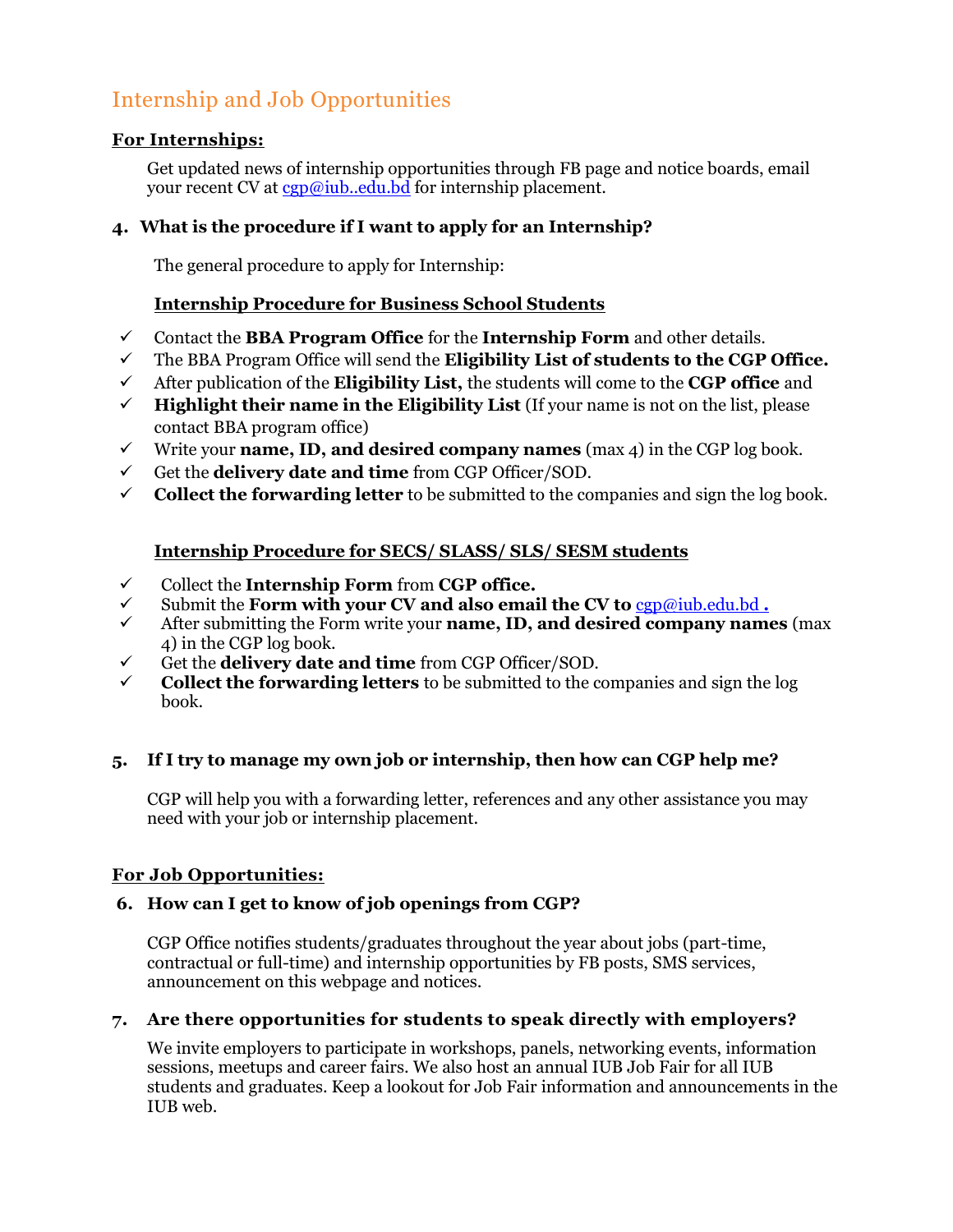### General Queries

#### **8. I am not a student of Independent University, Bangladesh, can I get any service from CGP?**

No, our services are exclusively for the students and Alumni of Independent University, Bangladesh.

#### **9. If I hold a bachelor's degree from IUB but a post-graduate degree from another university, will I get assistance from CGP?**

Yes, you will be able to get help from Career Guidance and Placement (CGP). We always welcome our alumni.

#### **10. How can I get feedback from CGP, about a matter relating to a job or internship?**

You are always welcome to contact us for any update. However, we appreciate your patience and, so, please allow us a reasonable time to work on your requirements. We will inform you as soon as there are confirmed updates. **Please make sure that the Office has your updated contact details.**

#### **11. Can I work with CGP as a volunteer? What are the benefits?**

Yes. You can work with us as a volunteer. You will also get a certificate on your service which will benefit you in your job interview. You can get regular updates at: https://www.facebook.com/groups/iubcgp/

#### **12. How can we get a job at CGP?**

There is an opportunity for you to work at Career Guidance & Placement (CGP) as a Student on Duty (SoD). CGP notifies all the students through notices and Facebook posts. You will have to fill in the **'Application Form'** available under the heading **'Work with CGP'** located at the bottom of the Home page then email the same to [cgp@iub.edu.bd.](mailto:cgp@iub.edu.bd) You will then be called for an interview.

#### **13. What is the email address of CGP?**

For general queries email us at  $c$ gp@iub.edu.bd, and we will get back to you.

### Registering for Workshops, Appointments & Events

#### **14. Can I attend CGP workshops or appointments without registering online?**

Yes, you can attend all CGP workshops without registration (unless specified) but for appointments you must pre-register on the **'Book an Appointment'** tab under **'Students & Graduates'.**

#### **15. [Where can I find a calendar of all CGP workshops & events?](http://careers.yorku.ca/online-system/faq/#available)**

All upcoming CGP workshops and events are listed under **'Events.**